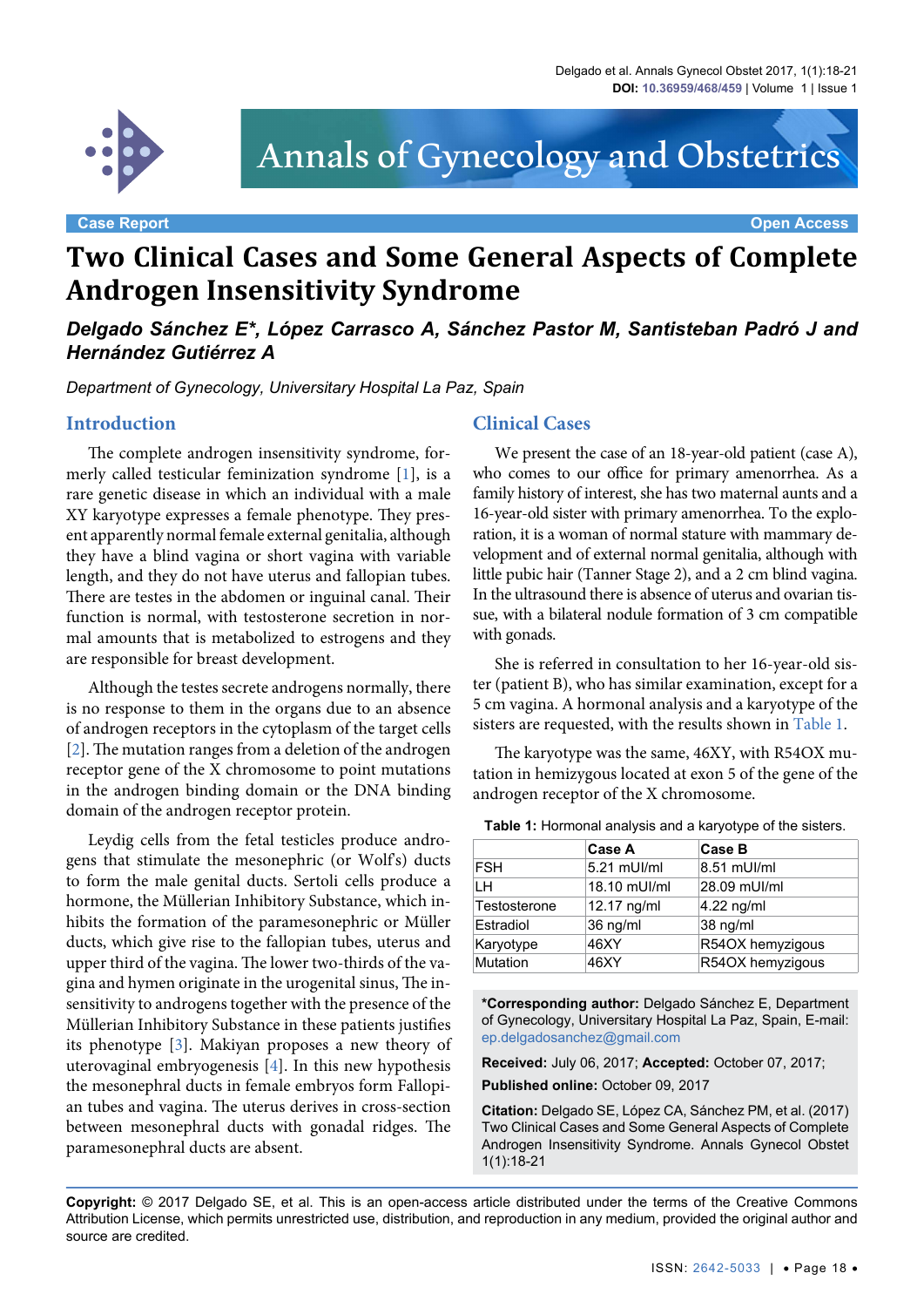After these findings, the sisters were diagnosed with Androgenic Insensitivity Syndrome. Both were informed in detail and were offered surgical treatment, with gonadectomy, creation of a neovagina to patient A (using the laparoscopic technique of Vecchietti with REEMEX) and vaginal dilation to patient B. Both had good postoperative evolution.

The histopathological examination findings of the gonads were "testicles with dissociation of maturation (interstitial maturation with abundant Leydig cells and fetal-looking seminiferous tubes). Multiple Hamartomas of Sertoli-Leydig cells. A mytomatous hyperplasia of lower pole muscle of testicle". These histological findings are usually observed in androgen insensitivity syndromes in post-pubertal age.

## **Discussion**

The complete androgen insensitivity syndrome is a disorder of sexual development. Disorders of sexual development are rare diseases due to chromosomal and gonadal alterations, with an incidence of 1 in 5500 live births [[2](#page-2-1)[,5,](#page-2-8)[6](#page-2-5)]. Congenital Adrenal Hyperplasia is the most frequent of all [[5](#page-2-8)]. Androgen Insensitivity Syndrome is a type of sexual developmental disorder that was described by Morris in 1953 as "testicular feminization syndrome" in a series of 82 cases of women with testicles [\[1\]](#page-2-0). Its prevalence is estimated at 1 of every 20000- 60000 live births [[2\]](#page-2-1).

The Androgen Insensitivity Syndrome is inherited in a X-linked recessive pattern. It is caused by a mutation in the androgen receptor gene, located on the long arm of the X chromosome (Xq11.2-q12) [[6\]](#page-2-5). It results in deficient action of androgens and therefore insufficient masculinization [\[5](#page-2-8)]. There are several forms of insensitivity to androgens [[7](#page-2-9)]: Complete insensitivity (patients with normal female genitalia), partial insensitivity (patients with ambiguous external genitalia), and minimal insensitivity to androgens (men with normal male genitalia

who are infertile habitually). More than 500 mutations of the androgen receptor gene have been described (from a complete deletion of the androgen receptor gene of the X chromosome to point mutations in the androgen binding domain or the DNA binding domain of the androgen receptor protein [\[2\]](#page-2-1), indicating the great genetic heterogeneity of this syndrome  $[8]$  $[8]$  $[8]$ . Most of the mutations are situated in the conserved splice sites close to the exon-intron junctions [[6\]](#page-2-5). An intronic mutation was identified in one study [\[9\]](#page-2-6) and it severely disrupts the normal splicing through pseudo-exon activation, a mechanism that is increasingly being recognized as a cause of human disorders, but, in our knowledge, has not been earlier demonstrated in AIS. Currently, there are approximately 750 known AR mutations resulting in various diseases including complete androgen insensitivity syndrome, partial androgen insensitivity syndrome, minimal androgen insensitivity syndrome, and spinal and bulbar muscular atrophy (Kennedy's disease) [\[6\]](#page-2-5).

Although testes secrete testosterone in a normal way, there is no response to them in the organs due to an absence of androgen receptors in the cytoplasm of the target cells. The receptor protein, encoded by an X chromosome gene, has the mission of forming a complex with testosterone and dihydrotestosterone. If this complex is not formed, the hormone cannot enter the nucleus and cannot stimulate the transcription of genes necessary for differentiation to target the male pathway [[2](#page-2-1)].

Complete Insensitivity to Androgens is a severe dysfunction of the androgen receptor [\[10\]](#page-2-7). Its incidence is estimated at 1 in 2000 to 6,000 live births [[11\]](#page-3-0). The diagnosis is usually made at puberty, although it can also be diagnosed in childhood, in the presence of bilateral inguinal hernia [\[12](#page-3-1),[13\]](#page-3-2) or in adulthood due to infertility [\[5](#page-2-8)].

The most frequent reason for consultation of these patients is primary amenorrhea. Facing primary amenorrhea in a phenol typically normal adolescent, the fol-

|                     | Mayer-rokitansky-küster-<br>hauser syndrome | Complete androgen<br>insensitivity syndrome | Complete gonadal<br>dysgenesis |
|---------------------|---------------------------------------------|---------------------------------------------|--------------------------------|
| Phenotype           | Female                                      | Female                                      | Female                         |
| Genotype            | XX                                          | ΧY                                          | XY                             |
| Breast development  | $^{++}$                                     | $++$                                        |                                |
| Pubis/axillary hair | $++$                                        |                                             | $+/-$                          |
| Vagina              | No/hypoplastic                              | Yes                                         | Yes                            |
| Uterus              | No/rudimentary                              | No                                          | Hypoplastic                    |
| Gonads              | Ovary                                       | Testicle                                    | <b>Dysgenesis</b>              |
| Testosterone        | Low                                         | Male level                                  | Low                            |
| LН                  | Normal                                      | Normal                                      | High                           |
| <b>FSH</b>          | Normal                                      | Normal                                      | High                           |
| Estradiol           | Normal                                      | Low                                         | Low                            |
| Inheritance pattern | Occasional                                  | X-Linked recess                             | Genetic heterogeneity          |
| Other anomalies     | 30% renal, 12% skeletal                     |                                             |                                |

<span id="page-1-0"></span>**Table 2:** SEGO protocol. Primary and secondary amenorrhea. Infrequent bleeding.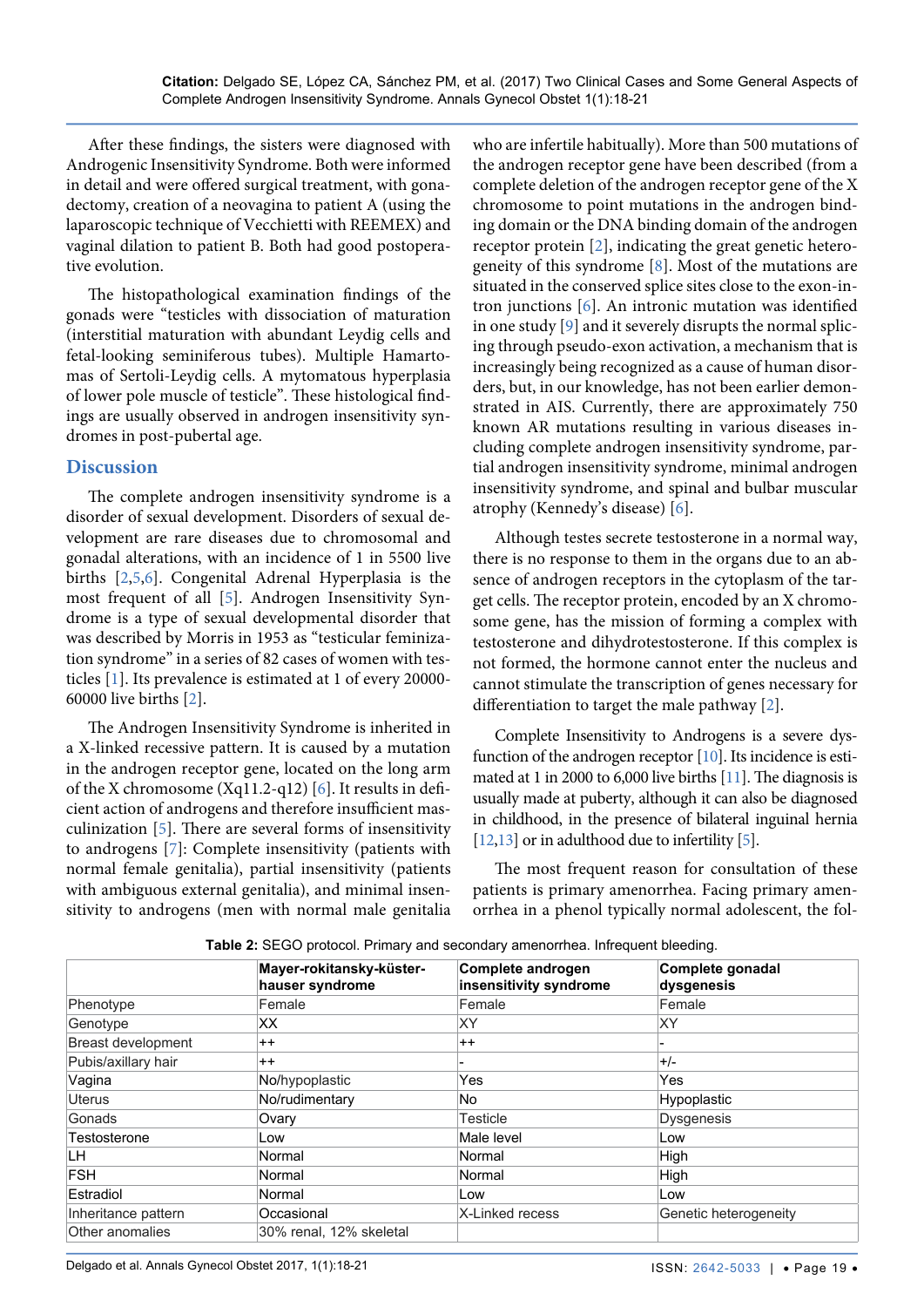lowing diagnostic possibilities should be considered: Mayer-Rokitansky-Küster-Hauser syndrome, Complete Androgen Insensitivity Syndrome or Complete Gonadal Dysgenesis [\(Table 2](#page-1-0)). The high testosterone level in these patients with Androgen Insensitivity Syndrome serves as a substrate for the synthesis of estrogens and this is why they present a normal female phenotype [\[5\]](#page-2-8). However, male dysgenetic gonads tend to become malignant with age, so extirpation after puberty is recommended, once the secondary sexual characteristics have been developed, and to preserve the female sexual identity. The risk of malignancies before puberty is less than 0.8% [[5](#page-2-8)]. After removal, patients should receive hormone replacement therapy until the age of menopause. Another aspect of the treatment is the creation of a neovagina in the case of a blind vagina or a short-length bottom of sac, in order to enable them to have sexual intercourse. The technique of Vecchietti by laparoscopy is a little aggressive technique. Continuous progressive pressure was exerted by an acrylic olive applied to the vaginal dimple, using the principles of Frank's dilator method. Two threads are attached to the olive, pass through the vesicorectal space, course subperitoneally and connect transabdominally to a traction device mounted on the abdominal wall. Constant traction is exercised on the olive from the traction device to produce 1-1.5 cm of invagination per day, creating a neovagina in 7-9 days [[14](#page-3-4)].

We must not forget the psychological treatment. There is complete agreement between the female phenotype and the sexual identity of these patients [[15](#page-3-3)[-17\]](#page-3-5). It is not usually a problem to educate these girls because they live as women, and the diagnosis is usually not made until infancy (in the context of a bilateral inguinal hernia), adolescence (by amenorrhea), or in the Adulthood (as part of a sterility study). The allocation of sex is not a problem and the psychosexual development and sexual function of these patients are those of a normal woman (except for fertility) [[3\]](#page-2-2). They are women from the medical, legal and social point of view [[3\]](#page-2-2). However, making the diagnosis of complete insensitivity syndrome to androgens can have an important psychological impact on these girls because of the importance of sex in our identity [[15](#page-3-3)]. The Money group [\[18](#page-3-6)] recommends communicating the diagnosis to the patient when he completes his studies in high school, although there are still cognitive limitations. However, other clinicians prefer to hide the diagnosis from the patient, and sometimes even the parents as well. The argument is to avoid psychological damage to a fragile patient [\[5\]](#page-2-8). Other authors argue that damage can be minimized if the diagnosis is communicated by a team of specialized psychologists [\[19\]](#page-3-7). The appropriate time to communicate the diagnosis seems to be that in which the girl has already acquired the capacity to tolerate ambiguity and uncertainty, and if possible when

she is over 18-years-old [[15](#page-3-3)]. Long-term studies show that a medical and psychological approach allows these patients an adequate psychosexual development [\[6\]](#page-2-5).

# **Conclusions**

The complete androgen insensitivity syndrome is a rare disease that is caused by a mutation in the androgen receptor gene of the X chromosome. There are more than 400 mutations described in this gene, which results in the expression of variable phenotypes. Appropriate treatment consists of post-pubertal gonadectomy due to the low risk of malignization that exists before puberty and to allow the correct development of secondary sexual characteristics. The need for neovagina will depend on the anatomical characteristics of each case. The Vecchietti technique by laparoscopy is the least aggressive from our point of view, and can be performed at the same time as the gonadectomy. After the same, the patient should receive hormone replacement therapy. It is very important to adequately inform these patients and if necessary through the help of a psychologist so that they can understand their illness without affecting their sexual identity.

### **References**

- <span id="page-2-0"></span>1. [Morris JM \(1953\) The syndrome of testicular feminization](http://www.ajog.org/article/0002-9378(53)90359-7/abstract)  [in male pseudohermaphrodites. Am J Obstet Gynecol 65:](http://www.ajog.org/article/0002-9378(53)90359-7/abstract)  [1192-1211.](http://www.ajog.org/article/0002-9378(53)90359-7/abstract)
- <span id="page-2-1"></span>2. Nussbaum RL, McInnes RR, Willard HF (2008) Thompson and Thompson. Genética en Medicina. (7<sup>th</sup> edn), Elsevier, España.
- <span id="page-2-2"></span>3. Keith L Moore (2016) Embriología Clínica. (10th edn), Elsevier, España.
- <span id="page-2-3"></span>4. Makiyan Z (2016) New theory of uterovaginal embryogenesis. Organogenesis 12: 33-41.
- <span id="page-2-8"></span>5. [Verim L \(2014\) Complete androgen insensitivity syndrome](https://www.ncbi.nlm.nih.gov/pmc/articles/PMC3901178/)  [in three sisters. Int J Fertil Steril 7: 353-356.](https://www.ncbi.nlm.nih.gov/pmc/articles/PMC3901178/)
- <span id="page-2-5"></span>6. [Oakes MB, Eyvazzadeh AD, Quint E, et al. \(2008\) Com](https://www.ncbi.nlm.nih.gov/pubmed/19064222)[plete androgen insensitivity syndrome--a review. J Pediatr](https://www.ncbi.nlm.nih.gov/pubmed/19064222)  [Adolesc Gynecol 21: 305-310.](https://www.ncbi.nlm.nih.gov/pubmed/19064222)
- <span id="page-2-9"></span>7. [Sharma V, Singh R, Thangaraj K, et al. \(2011\) A novel](https://www.ncbi.nlm.nih.gov/pubmed/20888558)  [Arg615Ser mutation of androgen receptor DNA-binding do](https://www.ncbi.nlm.nih.gov/pubmed/20888558)[main in three 46XY sisters with complete androgen insensi](https://www.ncbi.nlm.nih.gov/pubmed/20888558)[tivity syndrome and bilateral inguinal hernia. Fertil Steril 95:](https://www.ncbi.nlm.nih.gov/pubmed/20888558)  [804.e19-804.e21.](https://www.ncbi.nlm.nih.gov/pubmed/20888558)
- <span id="page-2-4"></span>8. [Gottlieb B, Beitel LK, Nadarajah A, et al. \(2012\) The andro](https://www.ncbi.nlm.nih.gov/pubmed/22334387)[gen receptor gene mutations database: 2012 update. Hum](https://www.ncbi.nlm.nih.gov/pubmed/22334387)  [Mutat 33: 887-894.](https://www.ncbi.nlm.nih.gov/pubmed/22334387)
- <span id="page-2-6"></span>9. [Känsäkoski J, Jääskeläinen J, Jääskeläinen T, et al. \(2016\)](https://www.ncbi.nlm.nih.gov/pmc/articles/PMC5016895/)  [Complete androgen insensitivity syndrome caused by a](https://www.ncbi.nlm.nih.gov/pmc/articles/PMC5016895/)  [deep intronic pseudoexon-activating mutation in the andro](https://www.ncbi.nlm.nih.gov/pmc/articles/PMC5016895/)[gen receptor gene. Sci Rep 6: 32819.](https://www.ncbi.nlm.nih.gov/pmc/articles/PMC5016895/)
- <span id="page-2-7"></span>10. [Wiener JS, Teague JL, Roth DR, et al. \(1997\) Molecular](https://www.ncbi.nlm.nih.gov/pubmed/9120959)  [biology and function of the androgen receptor in genital de](https://www.ncbi.nlm.nih.gov/pubmed/9120959)[velopment. J Urol 157: 1377-1386.](https://www.ncbi.nlm.nih.gov/pubmed/9120959)